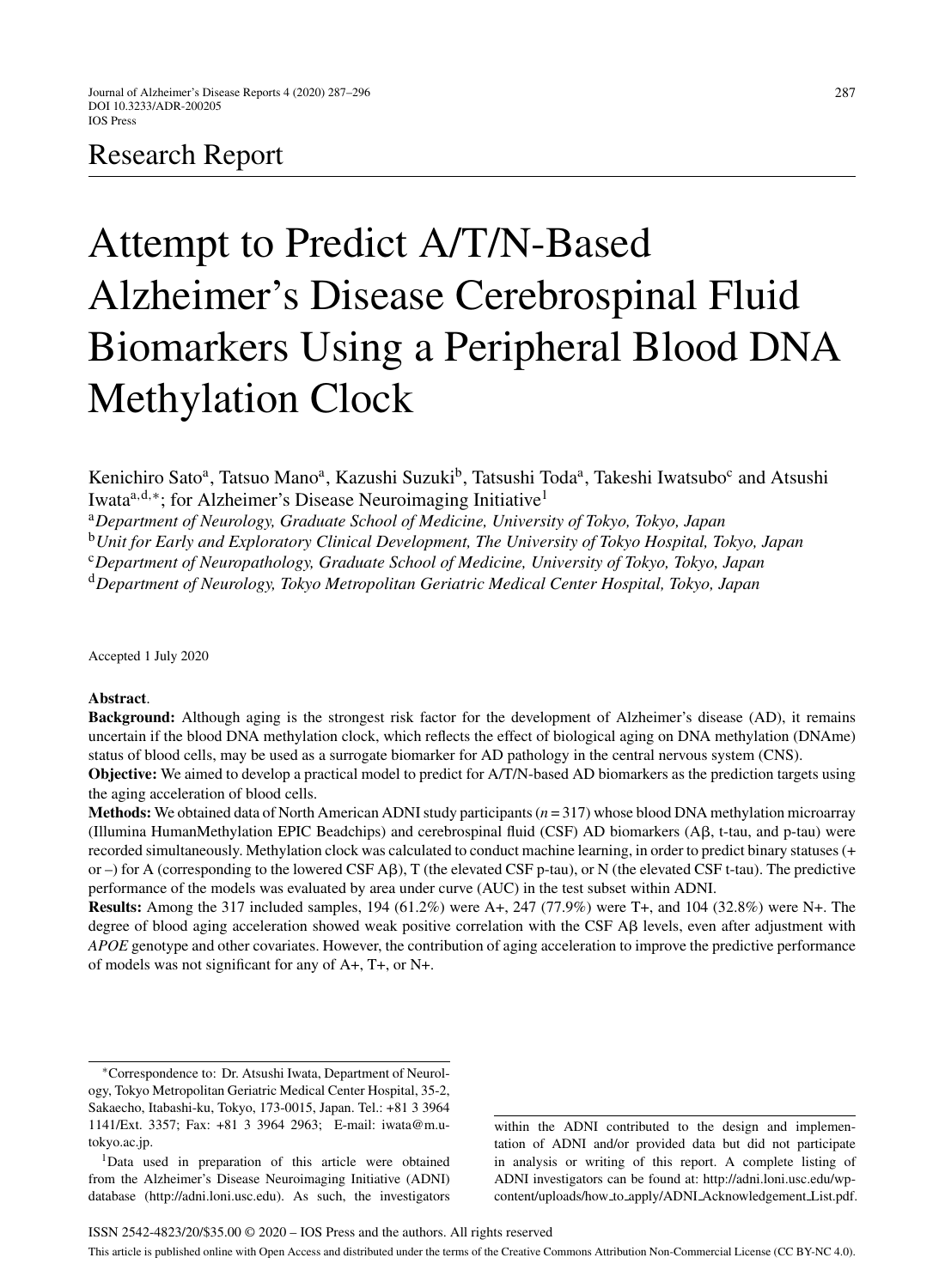**Conclusion:** Our exploratory attempts could not demonstrate the substantial utility of the peripheral blood cells' methylation clock as a predictor for A/T/N-based CSF biomarkers of AD, and further additional work should be conducted to determine whether the blood DNAme signatures including methylation clock have substantial utility in detecting underlying amyloid, tau or neurodegeneration pathology of AD.

Keywords: Alzheimer's disease, A/T/N, blood biomarker, DNA methylation, epigenetic clock

# **INTRODUCTION**

Positive amyloid- $\beta$  (A $\beta$ ) accumulation in brain, one of the hallmarks of Alzheimer's disease (AD) pathology [1], greatly increases its prevalence as aging (e.g., from 10% in 50-year-olds to more than 40% in 90-year-olds in general populations) [2]: although its molecular mechanisms remain uncertain, aging is actually the strongest risk factor of AD [3]. Preclinical AD, which corresponds to positive brain  $\text{A}\beta$  accumulation in healthy individuals without evidence of cognitive decline [4, 5], is becoming the focus of clinical trials aiming to develop diseasemodifying therapies for AD [6]. Along with such recent trends, a blood biomarker that is less invasive than lumbar puncture and that can increase the prior probability for CNS AD pathology including positive  $A\beta$  accumulation has been much desired.

As one of the blood-based biomarkers that is related with both aging and AD, DNA methylation (DNAme) can be considered as one suitable modality candidates. DNAme is an epigenetic mechanism involved in the regulation of gene expression which dynamically changes throughout the entire cellular lifetime including throughout aging [7], and its alteration is also closely associated with the AD. For example, the aberrant DNAme patterns have been found in the AD brain [8, 9], and furthermore, "aging acceleration" defined as an excess in the estimated biological age calculated based on the DNAme status  $($  = methylation clock) compared to the actual chronological age [10], is reported to be associated with AD pathological features such as amyloid load or neuritic plaques in the brains of AD patients [11].

Although to date it remains unclear how, mechanistically, the methylation clock is linked to aging, it has potential as a biomarker of aging-related disease or mortality [12]. The methylation clock has some advantages over the whole DNAme signature data in that it is the single numerical value for each sample, representing the DNAme signatures of an enormous number of CpG sites, and therefore it has better interpretability than the whole DNAme data itself. In addition, by using the methylation clock,

we can avoid the "curse of dimensionality" which reduces statistical power in the DNAme analysis [13], and we can handle the DNAme data in a more efficient way.

Since a certain proportion, if not a large portion, of brain DNAme status is known to be reflected by the peripheral blood DNAme within each individual [14, 15], the AD-related aging acceleration in brain may also be reflected by the methylation clock in the blood cells at least partly. It is also reported that the aging acceleration in blood cells is associated with cognitive decline [16] or general AD risks such as higher blood pressure or smoking behavior [17]. Based on these earlier studies, here we hypothesized that the aging acceleration in blood cells may be used as a surrogate of CNS AD pathology. Blood DNAme as a biomarker for AD, long expected as in the case of other diseases such as early cancer [18] but has been inconclusive for AD so far [19–21], may be achieved.

To this end, in this discovery study we aimed to construct a practical model to predict A/T/N-based AD biomarkers as the prediction targets using the aging acceleration of blood cells. The A/T/N classification has originally been developed as an unbiased descriptive classification that is more closely-related with the AD pathology than the clinical diagnosis [22], and by using the A/T/N classification [22], we expect to avoid current diagnostic confusion as to the clinical staging [22], which may have been one of the causes of inconclusive results among earlier studies on blood DNAme in AD [19, 20].

#### **MATERIALS AND METHODS**

#### *Data acquisition and preprocessing*

This study was approved by the University of Tokyo Graduate School of Medicine institutional ethics committee (ID: 11628-(3)). Informed consent is not required because this is an observational study using publicly available data. We used the Alzheimer's Disease Neuroimaging Initiative (ADNI) study dataset [23] obtained from the Laboratory of Neuro Imaging (LONI)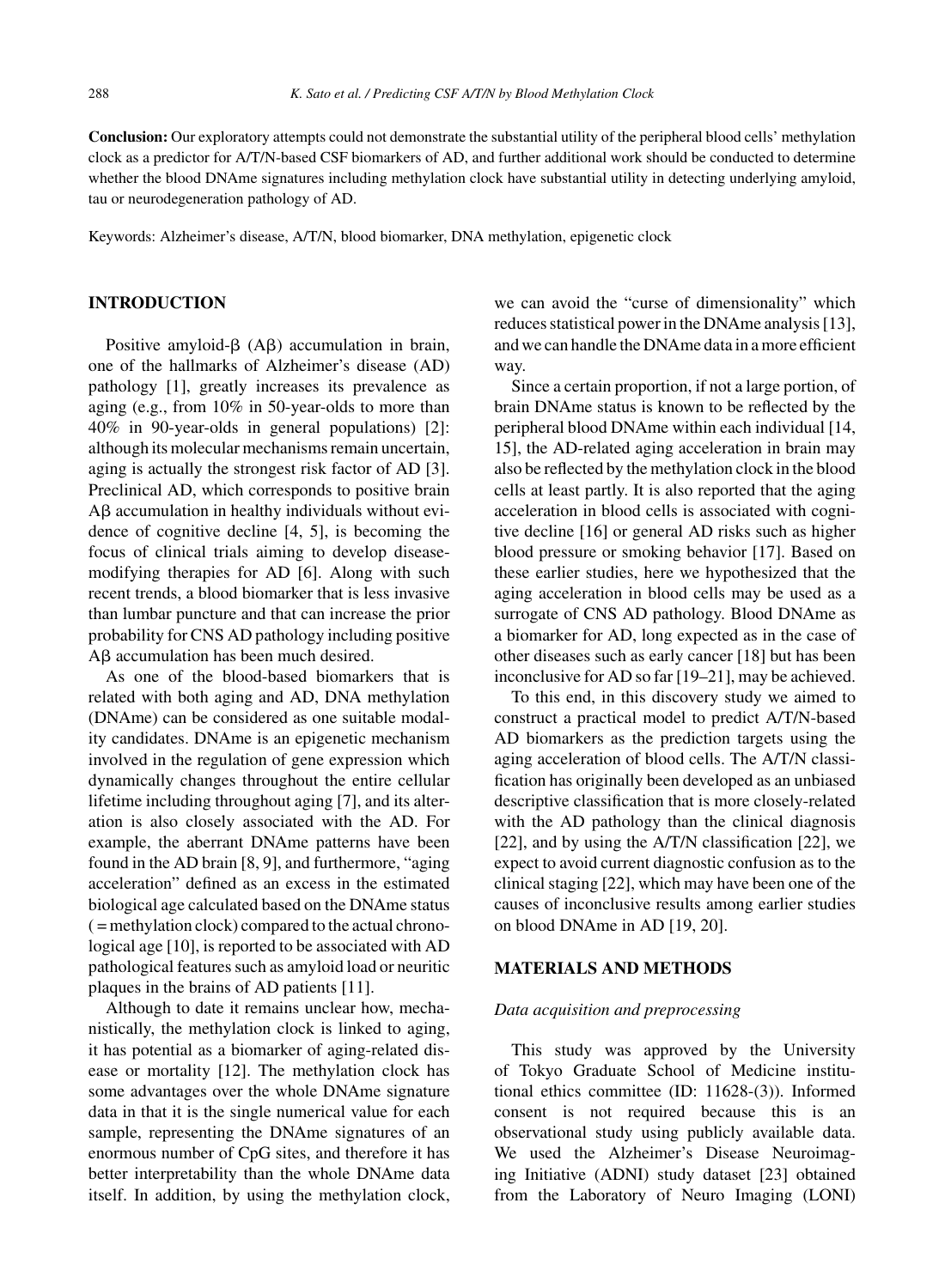[\(https://ida.loni.usc.edu\)](https://ida.loni.usc.edu) in October 2019 with the approval of the data access committee. The ADNI dataset provides a large number of DNAme data set of a single platform (Illumina HumanMethylation EPIC Beadchip array [24]) which is also equipped with the cerebrospinal fluid (CSF) biomarker data simultaneously, and is suitable for the purpose of our study. The ADNI was launched in 2003 as a public-private partnership, led by Principal Investigator Michael W. Weiner, MD. The primary goal of ADNI has been to test whether serial magnetic resonance imaging (MRI), positron emission tomography (PET), other biological markers, and clinical and neuropsychological assessments can be combined to measure the progression of mild cognitive impairment (MCI) and early AD. For up-to-date information, see [http://www.adni-info.org.](http://www.adni-info.org)

In this study, we used the DNA methylation microarray data (Illumina HumanMethylation EPIC Beadchip array, provided in '.IDAT' file format) regardless of the participants' cognitive status atindex blood sampling. We included the microarray data which is collected on the same day as of lumbar puncture for CSF biomarkers: amyloid-beta  $(A\beta_{42},$ pg/mL), total tau (t-tau, pg/mL), and phosphorylated tau (p-tau, pg/mL) as listed on the data file 'UPENNBIOMK MASTER.csv'. A few of sample data not containing all three CSF biomarkers  $(A\beta,$ t-tau, and p-tau) were excluded from the analysis. To prevent possible data-leakage between the training and test datasets, we excluded the duplicated DNAme data obtained from the same participant even if sampled at different times. Eventually, we included  $n = 317$  samples derived from  $n = 317$  unique participants.

Included samples were categorized according to the A/T/N system by 3 binary  $(+ or -)$  items [22], where "A" refers to whether or not the CSF  $\mathsf{A}\beta$  is lowered (<192 pg/mL), "T" refers to whether or not the CSF p-tau is elevated  $(>23 \text{ pg/mL})$ , and "N" refers to whether or not the CSF t-tau is elevated (>93 pg/mL). The threshold values mentioned here are based on earlier literature [23]. We also obtained the binary (+ or –) status of amyloid PET (AV45). Although the original A/T/N system refers to CSF A $\beta$  or amyloid PET for "A", CSF p-tau or tau PET for "T", and CSF t-tau or FDG-PET or structural MRI for "N" [22], in this study we predominantly refer to the CSF data for A/T/N classification: this is because the timing of amyloid PET and blood sampling in each case occasionally differ, and in some cases there is a discrepancy in the positivity between the CSF  $A\beta$ 

and amyloid PET or between the CSF t-tau and brain MRI.

We also obtained the clinical features of the included cases, such as follows: age at blood sampling, sex (male/female: binary), the number of *APOE*  $\varepsilon$ 4 allele(s), ethnicity (white or not: binary), smoking history (yes/no: binary), education years, diagnosis at the timing nearest to the blood sampling, and the total Mini-Mental State Examination and Alzheimer's Disease Assessment Scale-cog13 scores at the timing nearest to the blood sampling: the difference between the timing of clinical assessment and the timing of blood sampling was median 10 days (interquartile ranges (IQR): 1∼21 days).

# *Microarray processing procedure*

All the following data handling and analysis were carried out using R 3.5.1 (R Foundation for Statistical Computing, Vienna, Austria), in macOS Mojave. First, microarray data (in '.IDAT' files) were read using the R package  $\{minfi\}$  [25], and annotated with the EPIC manifest file. For preprocessing, the "noob" method was used [24], and low-quality samples were excluded from the analysis by using *minfi*. We then converted the DNAme data to methylation level (beta value) matrix, normalized it with the "PBC" method implemented in the  $\{ChAMP\}$ function [27]. Thereafter the SNP-related probes or probes of which detection *p*-value is less than 0.01 were further filtered-out by the *ChAMP* function. At this point, there is a DNAme data matrix containing beta values  $[0-1]$  of more than  $700,000 + CpG$ sites for each case. 188 batches were run in total and there was a batch effect  $(p < 0.05)$  as confirmed using the *ChAMP* function, the matrix is further batchcorrected using *Combat* function of R package {sva} [27] without including the A/T/N binary annotations as the covariates in *Combat:* this is because in practical situation the correct labeling of the test dataset should be unknown. The differentially-methylated probe (DMP), the CpG site of which methylation level [0–1] is statistically different between the two subgroups of interest (e.g., A+ versus A–, T+ versus T–), was calculated using the function of *ChAMP* package.

# *Epigenetic aging calculation*

Epigenetic aging was calculated using the online software (<https://dnamage.genetics.ucla.edu>) which is provided by Horvath et al. [10]. The above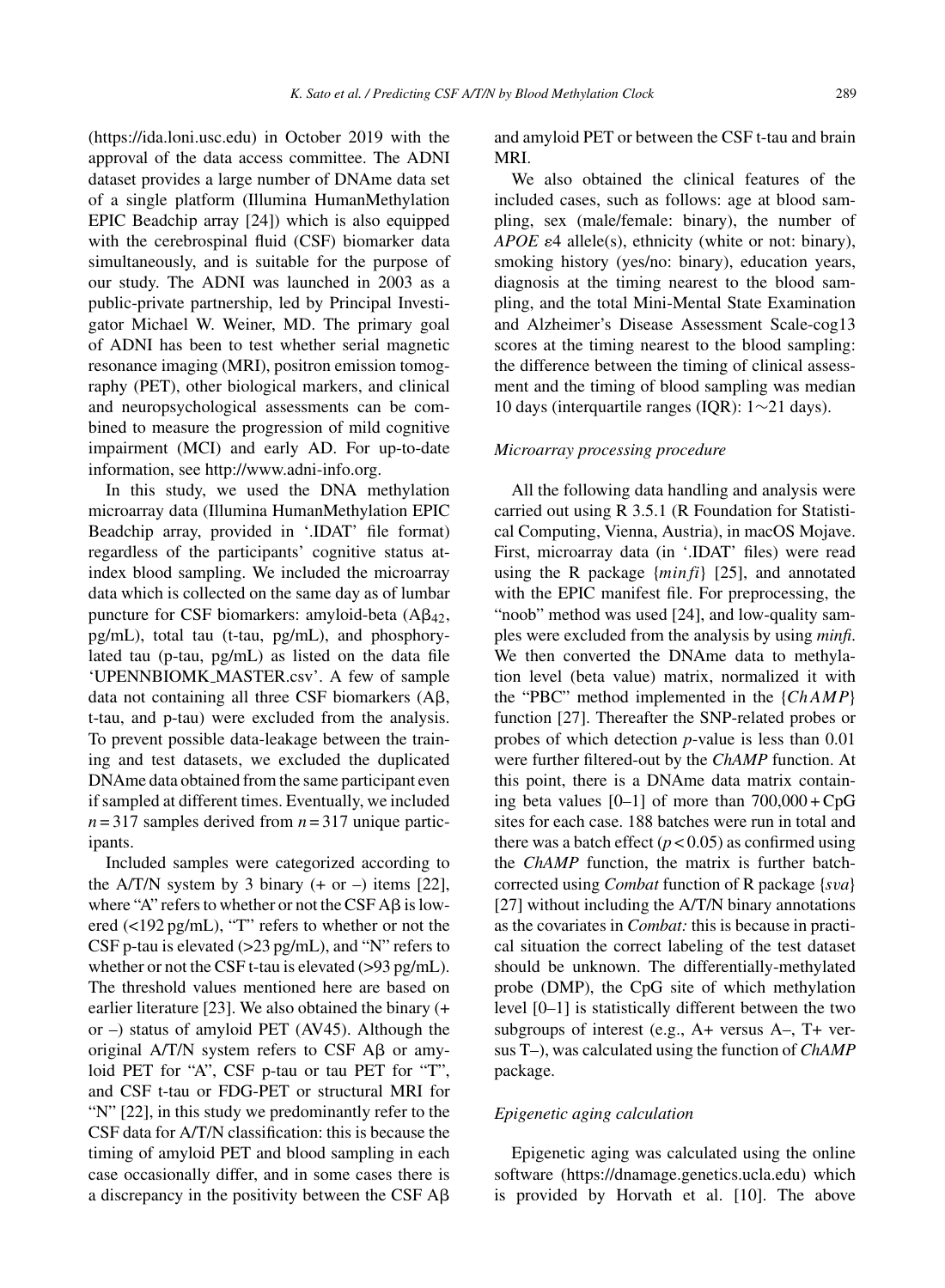normalized DNAme data matrix was submitted to the software, and the two measures of methylation clock were obtained for each case: intrinsic epigenetic aging acceleration (IEAA) and extrinsic epigenetic aging acceleration (EEAA). The IEAA is defined as the residual from a multivariate model regressing estimated Horvath epigenetic age on chronological age and blood cell counts, and subtracting the effect of aging-related changes in blood cell counts allows us to measure "pure" epigenetic aging effects [10, 17, 28]. EEAA is defined as the residual from a univariate model regressing the estimated age on the actual age [10, 28]: EEAA reflects IEAA as well as the immunerelated changes in the blood cell counts following the aging [10, 17, 28].

#### *Model training and evaluation*

The data processing flow for model training and evaluation is outlined in Fig. 1. Whole samples were randomly split into training and test subsets at a proportion of approximately 1 : 1 by using the R package {caret} function [29]. These datasets were split so that the distribution of the A/T/N-based classification becomes approximately equal between the training and test subsets, as well as the clinical features (age, sex, the number of  $APOE \varepsilon_4$  allele(s), and history of smoking) do not have significant difference in their distribution between the training and test subsets (as confirmed by false discovery rate  $(FDR) > 0.05$ .

We set either A+, T+, or N+ as a target to predict using IEAA or EEAA, sex, ethnicity, the number of  $APOE$   $\varepsilon$ 4 allele(s), and smoking history. These binary categories were assessed separately instead of the A/T/N multi-category as target, because the A/T/N categorization yields considerable imbalance in its classified cases (e.g., there were as many as 91 cases with  $A + T + N +$ , whereas there were 0 cases with  $A + T-N+$ , 1 case with  $A - T-N+$ , and 12 cases with  $A-T + N+$ ), and that we cannot evaluate the performance of multi-class predictive model by area under the curve (AUC). We included ethnicity since it is reported to affect the level of DNAme, but not included the general risk factors for coronary heart disease such as hypertension, diabetes, or dyslipidemia, in reference to the earlier study comprehensively examining the features of DNAme as conducted by Horvath et al. [30]. Furthermore, we included the history of smoking because another earlier study reported that it can affect the blood DNAme status [31]. For training a model within the training subset, we used the ElasticNet algorithm using the *caret* package, where the hyper-parameters were tuned by the *caret* function automatically. During



Fig. 1. Data processing flow for model training and evaluation. The entire data are randomly split into training and test subsets at a ratio of 1 : 1. Models A1–B2 were trained based on the different combination of features ('age' refers to the chronological age), where model A2 included features from model A1 in addition to the AgingAcc, model B1 included features form model A1 in addition to the *APOE*, and model B2 included features from model A1 in addition to the *APOE* and AgingAcc. The performance of these models was evaluated in the test subset. Performance AUC was compared between models A1 and A2, and between models B1 and B2, using DeLong's test. The whole procedure was repeated 20 times. AUC, area under curve; AgingAcc, aging acceleration calculated based on the methylation clock and the actual chronological age.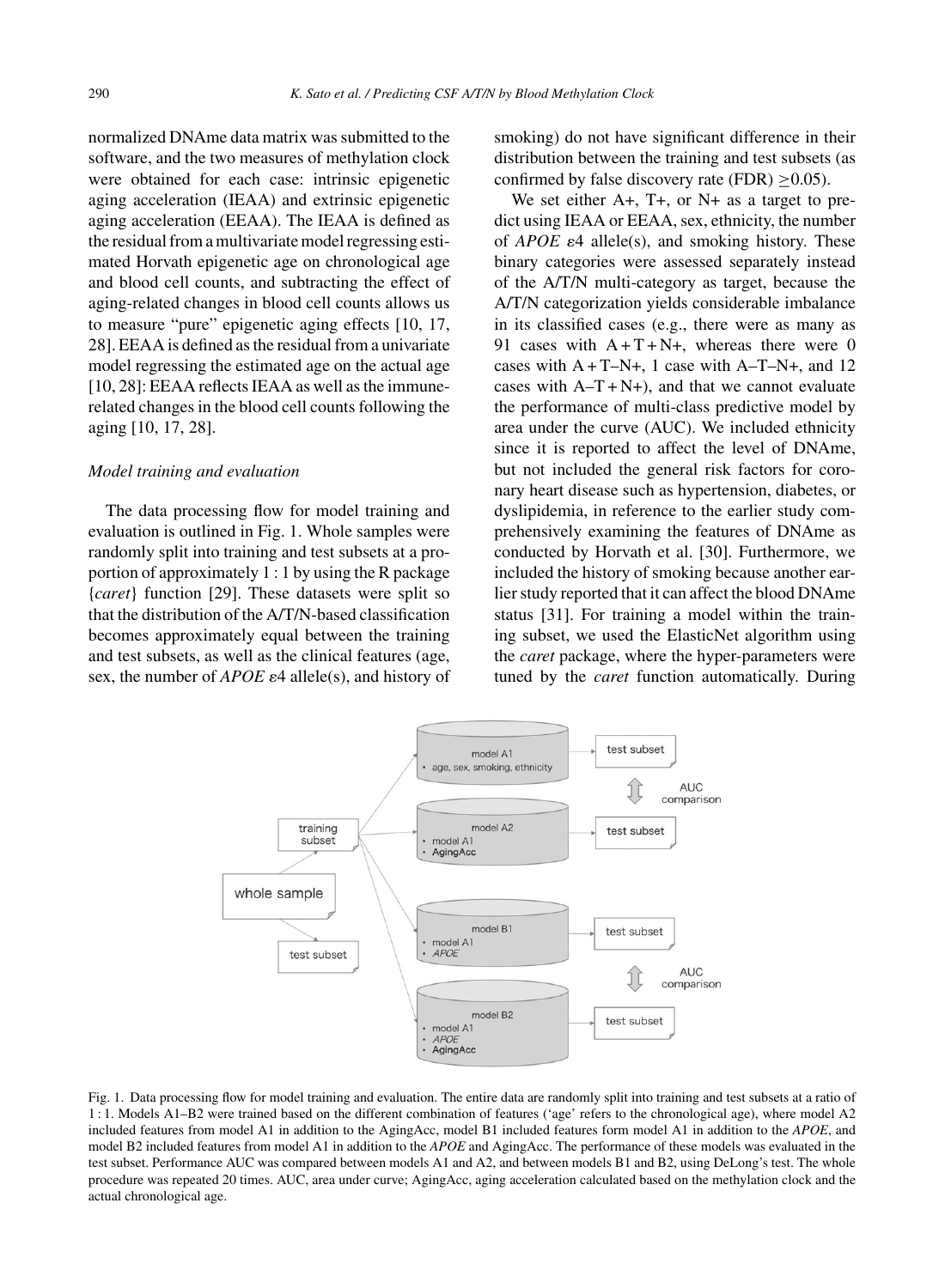training, 10-fold cross validation (cv) was repeated. The model's performance was then evaluated with the AUC [0–1] of the model when applied to the test subset, where the  $AUC = 1$  in complete prediction and AUC = 0 in complete inverse prediction.

To measure the usefulness of aging acceleration to use as one of the variables to include into the model, we compared the AUC by DeLong' test using R package  $\{pROC\}$  [32] between models with different combination of features, as follows: 1) model A1 using age, sex, smoking history, and ethnicity, 2) model A2 using age, sex, smoking history, ethnicity, and either IEAA or EEAA, 3) model B1 using age, sex, smoking history, ethnicity, and the number of  $APOE$   $\varepsilon$ 4 allele(s), and 4) model B2 using age, sex, smoking history, ethnicity, the number of *APOE* 4 allele(s), and either IEAA or EEAA. By comparing models B1 and B2, we can assess the degree of aging acceleration (IEAA or EEAA) as a helpful feature to predict for A/T/N in the condition where the number of  $APOE \varepsilon_4$  allele(s) is known, and by comparing models A1 and A2 we can see the degree of aging acceleration as a helpful feature to predict for A/T/N in the condition where the number of *APOE*  $\varepsilon$ 4 allele(s) is unknown. We separately set the models depending on the conditions of the number of  $APOE \varepsilon_4$  allele(s) known/unknown, since the information as to the number of  $APOE \varepsilon_4$  allele(s) is often unavailable in clinical situations despite its critical importance to the development of AD [2]. Note that the models were developed and evaluated separately for each of IEAA and EEAA.

As shown in Fig. 1, in a single procedure we compare two pairs of models (A1 versus A1, B1 versus B2) by DeLong's test for each of 3 targets (A+ or T+ or N+), obtaining  $2 * 3 = 6$  *p*-values. These *p*-values were adjusted for multiple comparison by Benjamini-Hochberg method [33], yielding FDR. Then the whole procedure was repeated for 20 times in total, to evaluate how frequently the models including DNAme (models A2 or B2) may be superior to the models not including DNAme (models A1 or B1), regardless of the randomly-split subsets' variability.

#### *Statistical analysis*

For numerical data, we used median and IQR for summaries and *t*-tests for comparisons between groups. For categorical data, we used frequency and percentage to summarize, and mainly used Fisher's exact test for the group comparison. For determining correlations between two numerical vectors, we used Pearson's correlation. *p*-value (or FDR) <0.05 was considered as statistically significant if not mentioned otherwise. We used multivariate linear models regressing the epigenetic aging (IEAA or EEAA) to CSF biomarkers (Aβ, p-tau, or t-tau), sex, *APOE* genotype, ethnicity, and smoking history to evaluate the relationships between the epigenetic aging and each CSF biomarkers.

# **RESULTS**

# *Basic characteristics of the included participants and microarray data*

In total,  $n = 317$  included samples were classified by the A/T/N system as follows: 43/317 cases (13.6%) were A–T–N–, 26 cases (8.2%) were  $A + T-N$ –, 77 cases (24.3%) were  $A + T + N$ –, 91 cases (28.7%) were  $A + T + N +$ , 67 cases (21.1%) were  $A-T + N-$ , 1 case  $(0.3%)$  was  $A-T-N+$ , and 12 cases  $(3.8\%)$  were A–T+N+. There were no A + T–N+ cases among those included in this study. By dividing the data into individual items, we found that 194/317 cases (61.2%) were A+, 247 cases (77.9%) were T+, and 104 cases (32.8%) were N+. The concordance between amyloid positivity of the CSF and the amyloid PET had "substantial agreement" with the kappa coefficient  $= 0.7058$ .

Basic characteristics of each A/T/N category are summarized in Supplementary Table 1. Most of the included cases were white ethnicity. Median age at index blood sampling was the highest in  $A + T + N+$ cases, followed by that in  $A + T-N$ –, and  $A + T + N$ –. As for the diagnosis evaluated at the timing nearest to the blood sampling, AD cases most frequently fell into the  $A + T + N +$  category, whereas MCI and cognitive normal (CN) cases occasionally fell into the  $A-T + N$ – or  $A + T-N$ – or  $A + T + N$ – categories.

The difference in methylation level between each of these binary statuses within the whole sample was relatively limited: there was only 1 DMP in A+ versus A–, 0 DMP for T+ versus T–, and 0 DMP for N+ versus N–. This small difference between the target subgroups is also visualized in the MDS plots in Supplementary Figure 1, revealing no clear separation between the two subgroups (A–C).

# *Modeling with the aging acceleration*

We then obtained the aging acceleration data for each sample and evaluated its characteristics. The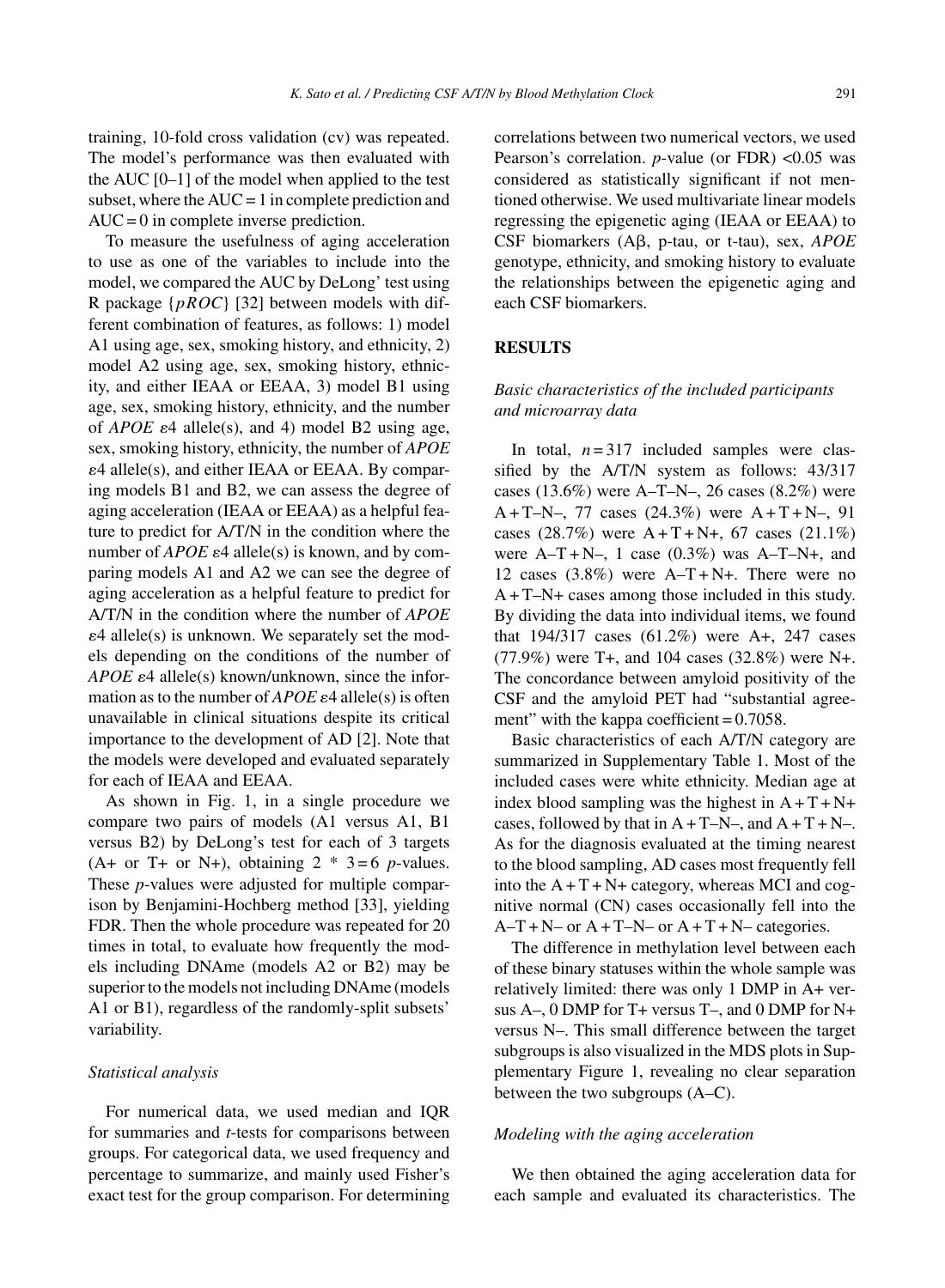obtained methylation clock shows a clear correlation with the actual chronological age (Supplementary Figure 2A, coefficients =  $0.692$ ,  $p < 0.001$ ). After adjustment for sex, *APOE* genotype, ethnicity, smoking history, CSF  $\mathsf{A}\beta$ , t-tau, and p-tau, there is a weak but significant correlation between the IEAA and CSF A $\beta$  (pg/mL) (coefficients = 0.016 ( $p = 0.035$ ) in linear regression) (Supplementary Figure 2B, coefficients =  $0.126$  ( $p = 0.025$ ) in Pearson's correlation) and between the EEAA and CSF  $\text{A}\beta$  value (coefficients =  $0.017$  ( $p = 0.017$ ) in linear regression) (data not shown, coefficients =  $0.116$  ( $p = 0.041$ ) in Pearson's correlation). However, there is no significant correlation between the IEAA/EEAA and CSF p-tau or t-tau values (data not shown).

We next evaluated the averaged predictive performance of the 8 different models. Figure 2A represents the AUC results targeting A+ in models A–D, where the methylation clock is IEAA. Figure 2D shows the AUC results targeting A+ in models A–D where the methylation clock is EEAA. Similarly, Fig. 2B shows the AUC results targeting T+ with IEAA, Fig. 2E shows the AUC results targeting T+ with EEAA, Fig. 2C shows N+ with IEAA, and Fig. 2F shows N+ with EEAA. In comparing between models A1 and A2 or between models B1 and B2, significantly high AUC for A+ or T+ or N+ was not observed in any model pairs compared, across 20 times of randomization trials. These results suggest that incorporating methylation clock into models might hardly increase the predictive performance for A+, T+, or N+.

#### **DISCUSSION**

DNA methylation (DNAme) is an epigenetic mechanism involved in the regulation of gene



Fig. 2. Degree of AUC performance improvement by incorporating aging acceleration. To measure the usefulness of aging acceleration, we evaluated the AUC between models with different combination of features (model A1–B2). Panels A and D show the AUC results by 20 times of repeated trials predicting for A+ when IEAA (in A) or EEAA (in D) is included as epigenetic aging. Similarly, panels B and E show the AUC results predicting for T+ when IEAA (in B) or EEAA (in E) is included as epigenetic aging. And panels C and F show the AUC results predicting for N+ when IEAA (in C) or EEAA (in F) is included as epigenetic aging. The AUC results were compared between model A versus B and between model C versus D in panels A–F: significantly high AUC for A+ or T+ or N+ was not observed in any model pairs compared (as denoted by 'FDR < 0.05 in 0/20' in figures), across 20 times of randomization trials. In the box plot, upper and lower whiskers correspond to the maximum and minimum range, and the range of box corresponds to the interquartile range. Y-axis corresponds to the value of AUC. AUC, area under curve; AgingAcc, aging acceleration calculated based on the methylation clock and the actual chronological age; IEAA, intrinsic epigenetic aging acceleration; EEAA, extrinsic epigenetic aging acceleration; FDR, false-discovery rate.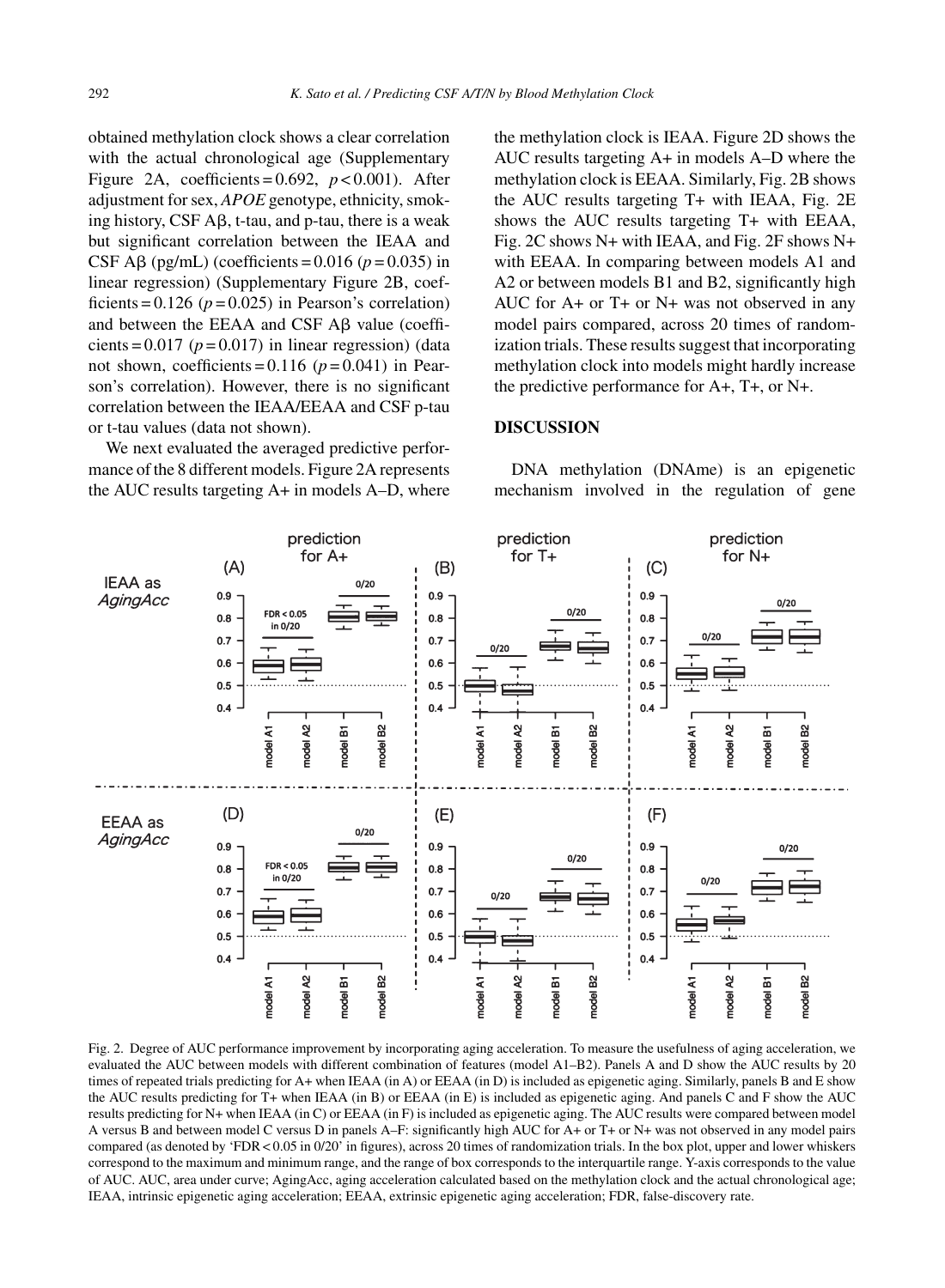expression during cellular development, activity, aging, and degeneration [7, 14]. Because specific patterns of blood DNAme changes are observed in some systemic diseases such as early cancer or chronic inflammatory diseases, blood DNAme has been expected as a blood biomarker for their diagnosis [18].

As well, in this exploratory study, we aimed to develop a predictive model for each of A/T/N binary statuses in AD patients using methylation clock calculated from the blood-derived DNAme microarray data, in order to explore the potential of peripheral blood DNAme as a practical predictor for AD pathology. Our study used pathologically more closely-related annotations as prediction targets, as well as that we employed the methylation clock of blood as one of the features representative for blood DNAme. As a result, however, the significance of epigenetic aging as a predictor for AD remains poor; the performance improvement by adding epigenetic aging into the model was not achieved for A+, T+ or N+. These results suggest that peripheral blood epigenetic aging is currently not practically useful as it is.

The poor contribution of aging acceleration to performance improvement may be due to the small difference in blood DNAme signatures between those with or without CNS AD pathology, as observed in the small number of DMPs between A+ versus A–, T+ versus T–, and N+ versus N– in our dataset (Supplementary Figure 1A). To date, the significance of blood DNAme for the diagnosis of AD has been inconclusive [20]: the reported genes or CpG sites with differentially methylated vary between earlier studies, and are generally not reproducible [21]. We can explain from the pathophysiological or diagnostic aspects: first, in terms of its pathophysiology, peripheral blood DNAme changes observed in AD patients may essentially be irrelevant of AD pathology of which disease locus should be confined to CNS, in contrast to the lowered plasma  $\text{A}\beta$  level as repeatedly shown to be associated with the AD pathology in CNS [34]. Despite a good correlation in some of the DNAme signatures in between the brain and blood [14, 15], the alterations in DNAme following the pathological changes may not always be reflected with each other. Indeed, it has been reported that brain DNAme changes associated with AD pathology did not directly reflect the DNAme changes of the peripheral blood [19].

The diagnostic uncertainty for AD might be one of the reasons that led to such weak association between

brain and blood DNAme changes: in earlier studies examining blood DNAme for AD, the diagnosis of AD/control for participants from whom the blood samples were obtained has been based mainly on the clinical criteria including NINCDS-ADRDA [21, 35–38] or less frequently on the histopathology of AD [8, 19], but further rarely on the AD biomarkers such as amyloid PET or CSF  $\overline{AB}$  [39]. This means the identified differentially-methylated genes may not always be associated with  $A\beta$  accumulation in brain, but may rather be related to any causes of cognitive decline including vascular dementia or tauopathy or the common risk factors of cognitive decline such as hypertension, dyslipidemia, diabetes, or smoking. These reasons should also be applied to the limited reproducibility of earlier blood biomarker studies with different modalities such as proteome [40] or metabolome.

For these reasons, in this study we intended to salvage the potentially-confusing link between the changes in brain and blood DNAme by directly targeting the A/T/N-based CNS pathological classification of AD, which eventually failed by itself. Further additional work is needed to determine whether the blood DNAme clock may really have substantial utility in detecting underlying amyloid, tau, or neurodegeneration pathology of AD. We expect there remains some chances by further technical ingenuities, such as including whole DNAme signatures in addition to the epigenetic aging while selecting highly-predictive CpG sites. Since there was considerable inconsistency as to the candidate CpG sites of which methylation level or its variance differs between AD and control subgroups ( = differentially methylation sites and differentially variated sites, respectively) as reported by many earlier blood methylation studies [19–21], merely including the large number of CpG sites as selected by the conventional *filter model* [13] to include into the predictive model might not work, because of the "Large p, Small n" characteristics of high-throughput data like microarray. Instead, unsupervised CpG sites-selection may be helpful to increase the probability of identifying key CpG sites. Furthermore, the difference in the substantial biological significance between cases with barely lower  $CSF$  A $\beta$  than threshold and those with barely higher  $CSF$  A $\beta$  than threshold would be vague (e.g., consider difference in the biological significance of those with  $\text{A}\beta = 190$  (<192) and of those with  $\text{A}\beta = 195$  $(>192)$ ), setting the continuous value of CSF A $\beta$ , p-tau, and t-tau as the regression targets instead of categorical prediction for binary A/T/N statuses will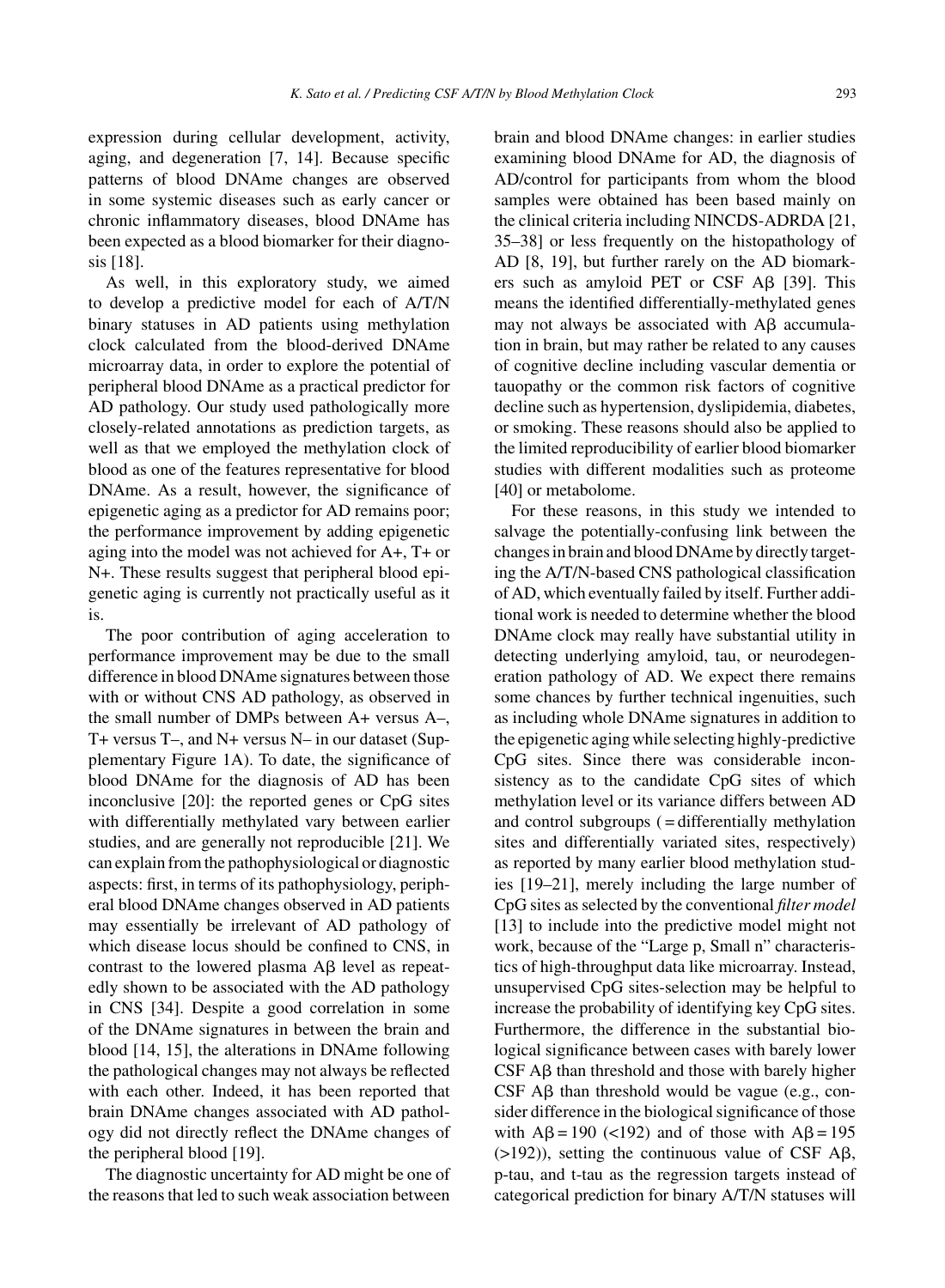enhance the flexibility of the models. In addition, including DNAme clock cooperatively with other epigenetic aging markers such as histone modification or chromatic remodeling [12], or integrating data from multiple omics modality (e.g., methylome, proteome, and metabolome), may enhance the potential utility as a blood-based biomarker for CNS AD pathology.

Our study includes some limitations. Not all the potentially confounding factors that can influence the epigenetic aging such as ethnicity or medical history [30] were included in the predictive models, which may have impaired their accuracy. In addition, although we referred to the CSF data alone to categorize participants by the A/T/N system, data of other testing modalities, such as amyloid PET for A+ or structural brain MRI for N+ should also be considered. We also need to address how to deal with the discrepancy of results within the same A/T/N categories (e.g., elevated CSF Aß but positive amyloid PET). Furthermore, models in this study are evaluated specifically within the ADNI dataset alone of which A/T/N proportion should differ from other cohort studies, so that the external validation in other datasets is essential.

To conclude, despite efforts to derive a good predictive model, our current attempt failed to demonstrate the potential efficacy of the peripheral blood-derived methylation clock as a practical predictor of A/T/N-based CNS biomarkers of AD as it is. Further model refinement is needed to enable the DNAme signatures not limited to epigenetic clock to be used as a predictor for CNS AD pathology.

# **ACKNOWLEDGMENTS**

This study is supported by the grants AMED 19dk0207048h0001 and 16dk0207028h0001.

Data collection and sharing for this project was funded by the Alzheimer's Disease Neuroimaging Initiative (ADNI) (National Institutes of Health Grant U01 AG024904) and DOD ADNI (Department of Defense award number W81XWH-12-2-0012). ADNI is funded by the National Institute on Aging, the National Institute of Biomedical Imaging and Bioengineering, and through generous contributions from the following: AbbVie, Alzheimer's Association; Alzheimer's Drug Discovery Foundation; Araclon Biotech; BioClinica, Inc.; Biogen; Bristol-Myers Squibb Company; CereSpir, Inc.; Cogstate; Eisai Inc.; Elan Pharmaceuticals, Inc.; Eli Lilly and

Company; EuroImmun; F. Hoffmann-La Roche Ltd and its affiliated company Genentech, Inc.; Fujirebio; GE Healthcare; IXICO Ltd.; Janssen Alzheimer Immunotherapy Research & Development, LLC.; Johnson & Johnson Pharmaceutical Research & Development LLC.; Lumosity; Lundbeck; Merck & Co., Inc.; Meso Scale Diagnostics, LLC.; NeuroRx Research; Neurotrack Technologies; Novartis Pharmaceuticals Corporation; Pfizer Inc.; Piramal Imaging; Servier; Takeda Pharmaceutical Company; and Transition Therapeutics. The Canadian Institutes of Health Research is providing funds to support ADNI clinical sites in Canada. Private sector contributions are facilitated by the Foundation for the National Institutes of Health (www.fnih.org). The grantee organization is the Northern California Institute for Research and Education, and the study is coordinated by the Alzheimer's Therapeutic Research Institute at the University of Southern California. ADNI data are disseminated by the Laboratory for Neuro Imaging at the University of Southern California.

### **CONFLICT OF INTEREST**

The authors have no conflict of interest to report.

#### **SUPPLEMENTARY MATERIAL**

The supplementary material is available in the electronic version of this article: [https://dx.doi.org/](https://dx.doi.org/10.3233/ADR-200205) [10.3233/ADR-200205](https://dx.doi.org/10.3233/ADR-200205).

# **REFERENCES**

- [1] Jack CR Jr, Knopman DS, Jagust WJ, Shaw LM, Aisen PS, Weiner MW, Petersen RC, Trojanowski JQ (2010) Hypothetical model of dynamic biomarkers of the Alzheimer's pathological cascade. *Lancet Neurol* **9**, 119-128.
- [2] Jansen WJ, Ossenkoppele R, Knol DL, Tijms BM, Scheltens P, Verhey FR, Visser PJ; Amyloid Biomarker Study Group, Aalten P, Aarsland D, Alcolea D, Alexander M, Almdahl IS, Arnold SE, Baldeiras I, Barthel H, van Berckel BN, Bibeau K, Blennow K, Brooks DJ, van Buchem MA, Camus V, Cavedo E, Chen K, Chetelat G, Cohen AD, Drzezga A, Engelborghs S, Fagan AM, Fladby T, Fleisher AS, van der Flier WM, Ford L, Förster S, Fortea J, Foskett N, Frederiksen KS, Freund-Levi Y, Frisoni GB, Froelich L, Gabryelewicz T, Gill KD, Gkatzima O, Gómez-Tortosa E, Gordon MF, Grimmer T, Hampel H, Hausner L, Hellwig S, Herukka SK, Hildebrandt H, Ishihara L, Ivanoiu A, Jagust WJ, Johannsen P, Kandimalla R, Kapaki E, Klimkowicz-Mrowiec A, Klunk WE, Köhler S, Koglin N, Kornhuber J, Kramberger MG, Van Laere K, Landau SM, Lee DY, de Leon M, Lisetti V, Lleó A, Madsen K, Maier W, Marcusson J, Mattsson N, de Mendonça A, Meulenbroek O, Meyer PT,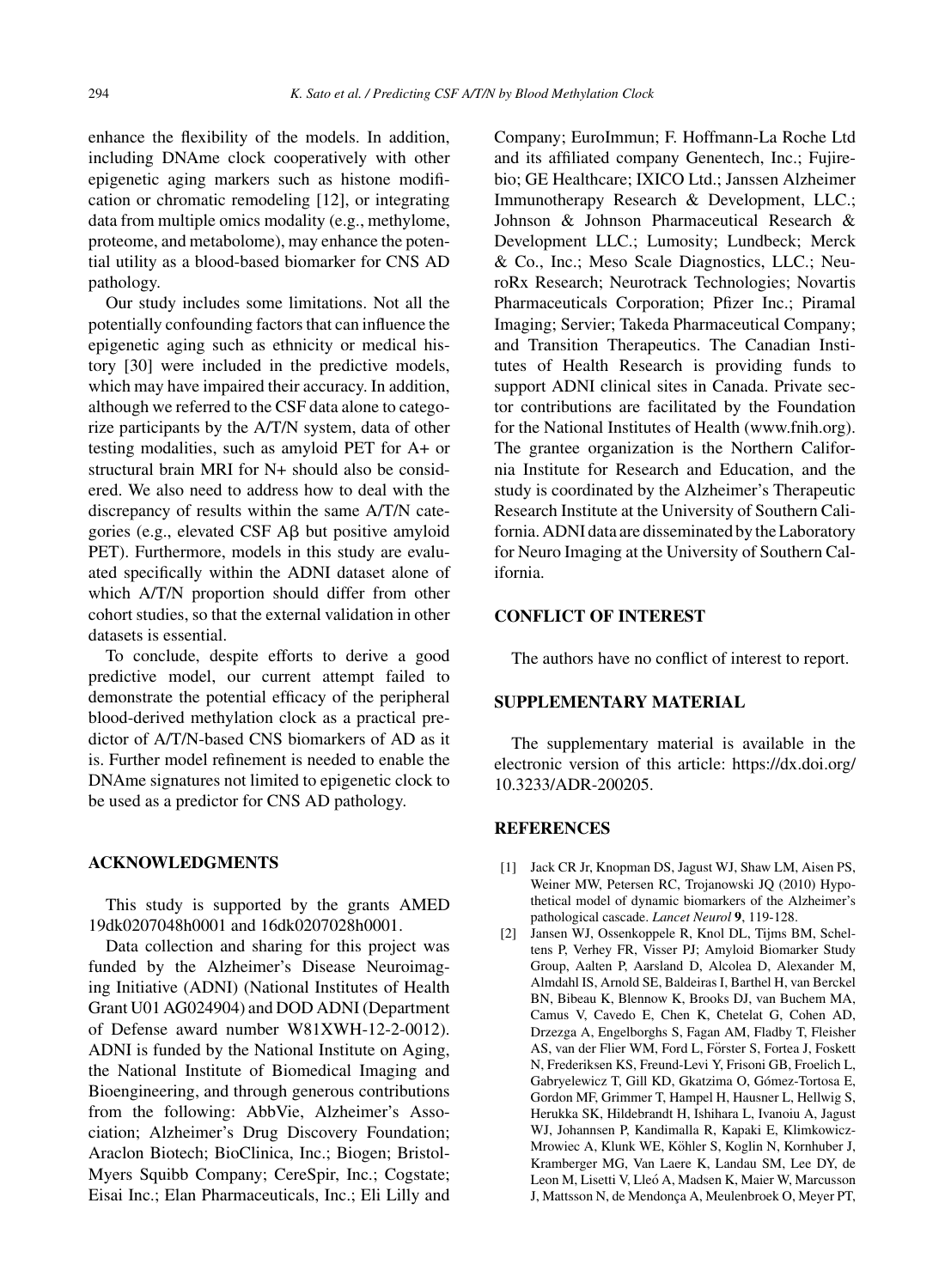Mintun MA, Mok V, Molinuevo JL, Møllergård HM, Morris JC, Mroczko B, Van der Mussele S, Na DL, Newberg A, Nordberg A, Nordlund A, Novak GP, Paraskevas GP, Parnetti L, Perera G, Peters O, Popp J, Prabhakar S, Rabinovici GD, Ramakers IH, Rami L, Resende de Oliveira C, Rinne JO, Rodrigue KM, Rodríguez-Rodríguez E, Roe CM, Rot U, Rowe CC, Ruther E, Sabri O, Sanchez-Juan P, Santana ¨ I, Sarazin M, Schröder J, Schütte C, Seo SW, Soetewey F, Soininen H, Spiru L, Struyfs H, Teunissen CE, Tsolaki M, Vandenberghe R, Verbeek MM, Villemagne VL, Vos SJ, van Waalwijk van Doorn LJ, Waldemar G, Wallin A, Wallin *A˚*K, Wiltfang J, Wolk DA, Zboch M, Zetterberg H (2015) Prevalence of cerebral amyloid pathology in persons without dementia: A meta-analysis. *JAMA* **313**, 1924-1938.

- [3] Nativio R, Donahue G, Berson A, Lan Y1, Amlie-Wolf A, Tuzer F, Toledo JB, Gosai SJ, Gregory BD, Torres C, Trojanowski JQ, Wang LS, Johnson FB, Bonini NM, Berger SL (2018) Dysregulation of the epigenetic landscape of normal aging in Alzheimer's disease. *Nat Neurosci* **21**,497-505.
- [4] Sperling RA, Aisen PS, Beckett LA, Bennett DA, Craft S, Fagan AM, Iwatsubo T, Jack CR Jr, Kaye J, Montine TJ, Park DC, Reiman EM, Rowe CC, Siemers E, Stern Y, Yaffe K, Carrillo MC, Thies B, Morrison-Bogorad M, Wagster MV, Phelps CH (2011) Toward defining the preclinical stages of Alzheimer's disease: Recommendations from the National Institute on Aging-Alzheimer's Association workgroups on diagnostic guidelines for Alzheimer's disease. *Alzheimers Dement* **7**, 280-292.
- [5] Jack CR Jr, Knopman DS, Jagust WJ, Petersen RC, Weiner MW, Aisen PS, Shaw LM, Vemuri P, Wiste HJ, Weigand SD, Lesnick TG, Pankratz VS, Donohue MC, Trojanowski JQ (2013) Tracking pathophysiological processes in Alzheimer's disease: An updated hypothetical model of dynamic biomarkers. *Lancet Neurol* **12**, 207-216.
- [6] Cummings J (2019) The National Institute on Aging-Alzheimer's Association Framework on Alzheimer's disease: Application to clinical trials. *Alzheimers Dement* **15**, 172-178.
- [7] Ciccarone F, Tagliatesta S, Caiafa P, Zampieri M (2018) DNA methylation dynamics in aging: How far are we from understanding the mechanisms? *Mech Ageing Dev* **174**, 3-17.
- [8] Lunnon K, Smith R, Hannon E, De Jager PL, Srivastava G, Volta M, Troakes C, Al-Sarraj S, Burrage J, Macdonald R, Condliffe D, Harries LW, Katsel P, Haroutunian V, Kaminsky Z, Joachim C, Powell J, Lovestone S, Bennett DA, Schalkwyk LC, Mill J (2014) Methylomic profiling implicates cortical deregulation of ANK1 in Alzheimer's disease. *Nat Neurosci* **17**, 1164-1170.
- [9] Mano T, Nagata K, Nonaka T, Tarutani A, Imamura T, Hashimoto T, Bannai T, Koshi-Mano K, Tsuchida T, Ohtomo R, Takahashi-Fujigasaki J, Yamashita S, Ohyagi Y, Yamasaki R, Tsuji S, Tamaoka A, Ikeuchi T, Saido TC, Iwatsubo T, Ushijima T, Murayama S, Hasegawa M, Iwata A (2017) Neuron-specific methylome analysis reveals epigenetic regulation and tau-related dysfunction of BRCA1 in Alzheimer's disease. *Proc Natl Acad Sci U S A* **114**, E9645-E9654.
- [10] Horvath S (2013) DNA methylation age of human tissues and cell types. *Genome Biol* **14**, R115.
- [11] Levine ME, Lu AT, Bennett DA, Horvath S (2015) Epigenetic age of the pre-frontal cortex is associated with neuritic plaques, amyloid load, and Alzheimer's disease related cognitive functioning. *Aging (Albany NY)* **7**, 1198-1211.
- [12] Field AE, Robertson NA, Wang T, Havas A, Ideker T, Adams PD (2018) DNA Methylation clocks in aging: Categories, causes, and consequences. *Mol Cell* **71**, 882-895.
- [13] Pirooznia M, Yang JY, Yang MQ, Deng Y (2008) A comparative study of different machine learning methods on microarray gene expression data. *BMC Genomics* **9 Suppl 1**, S13.
- [14] Davies MN, Volta M, Pidsley R, Lunnon K, Dixit A, Lovestone S, Coarfa C, Harris RA, Milosavljevic A, Troakes C, Al-Sarraj S, Dobson R, Schalkwyk LC, Mill J (2012) Functional annotation of the human brain methylome identifies tissue-specific epigenetic variation across brain and blood. *Genome Biol* **13**, R43.
- [15] Braun PR, Han S, Hing B, Nagahama Y, Gaul LN, Heinzman JT, Grossbach AJ, Close L, Dlouhy BJ, Howard MA 3rd, Kawasaki H, Potash JB, Shinozaki G (2019) Genome-wide DNA methylation comparison between live human brain and peripheral tissues within individuals. *Transl Psychiatry* **9**, 47.
- [16] Marioni RE, Shah S, McRae AF, Ritchie SJ, Muniz-Terrera G, Harris SE, Gibson J, Redmond P, Cox SR, Pattie A, Corley J, Taylor A, Murphy L, Starr JM, Horvath S, Visscher PM, Wray NR, Deary IJ (2015) The epigenetic clock is correlated with physical and cognitive fitness in the Lothian Birth Cohort 1936. *Int J Epidemiol* **44**, 1388-1396.
- [17] McCartney DL, Stevenson AJ, Walker RM, Gibson J, Morris SW, Campbell A, Murray AD, Whalley HC, Porteous DJ, McIntosh AM, Evans KL, Deary IJ, Marioni RE (2018) Investigating the relationship between DNA methylation age acceleration and risk factors for Alzheimer's disease. *Alzheimers Dement (Amst)* **10**, 429-437.
- [18] Li L, Choi JY, Lee KM, Sung H, Park SK, Oze I, Pan KF, You WC, Chen YX, Fang JY, Matsuo K, Kim WH, Yuasa Y, Kang D (2012) DNA methylation in peripheral blood: A potential biomarker for cancer molecular epidemiology. *J Epidemiol* **22**, 384-394.
- [19] Yu L, Chibnik LB, Yang J, McCabe C, Xu J, Schneider JA, De Jager PL, Bennett DA (2016) Methylation profiles in peripheral blood CD4+ lymphocytes versus brain: The relation to Alzheimer's disease pathology. *Alzheimers Dement* **12**, 942-951.
- [20] Yokoyama AS, Rutledge JC, Medici V (2017) DNA methylation alterations in Alzheimer's disease. *Environ Epigenet* **3**, dvx008.
- [21] Fransquet PD, Lacaze P, Saffery R, McNeil J, Woods R, Ryan J (2018) Blood DNA methylation as a potential biomarker of dementia: A systematic review. *Alzheimers Dement* **14**, 81-103.
- [22] Jack CR Jr, Bennett DA, Blennow K, Carrillo MC, Feldman HH, Frisoni GB, Hampel H, Jagust WJ, Johnson KA, Knopman DS, Petersen RC, Scheltens P, Sperling RA, Dubois B (2016) A/T/N: An unbiased descriptive classification scheme for Alzheimer disease biomarkers. *Neurology* **87**, 539-547.
- [23] Shaw LM, Vanderstichele H, Knapik-Czajka M, Clark CM, Aisen PS, Petersen RC, Blennow K, Soares H, Simon A, Lewczuk P, Dean R, Siemers E, Potter W, Lee VM, Trojanowski JQ; Alzheimer's Disease Neuroimaging Initiative (2009) Cerebrospinal fluid biomarker signature in Alzheimer's disease neuroimaging initiative subjects. *Ann Neurol* **65**, 403-413.
- [24] McEwen LM, Jones MJ, Lin DTS, Edgar RD, Husquin LT, MacIsaac JL, Ramadori KE, Morin AM, Rider CF, Carlsten C, Quintana-Murci L, Horvath S, Kobor MS (2018)